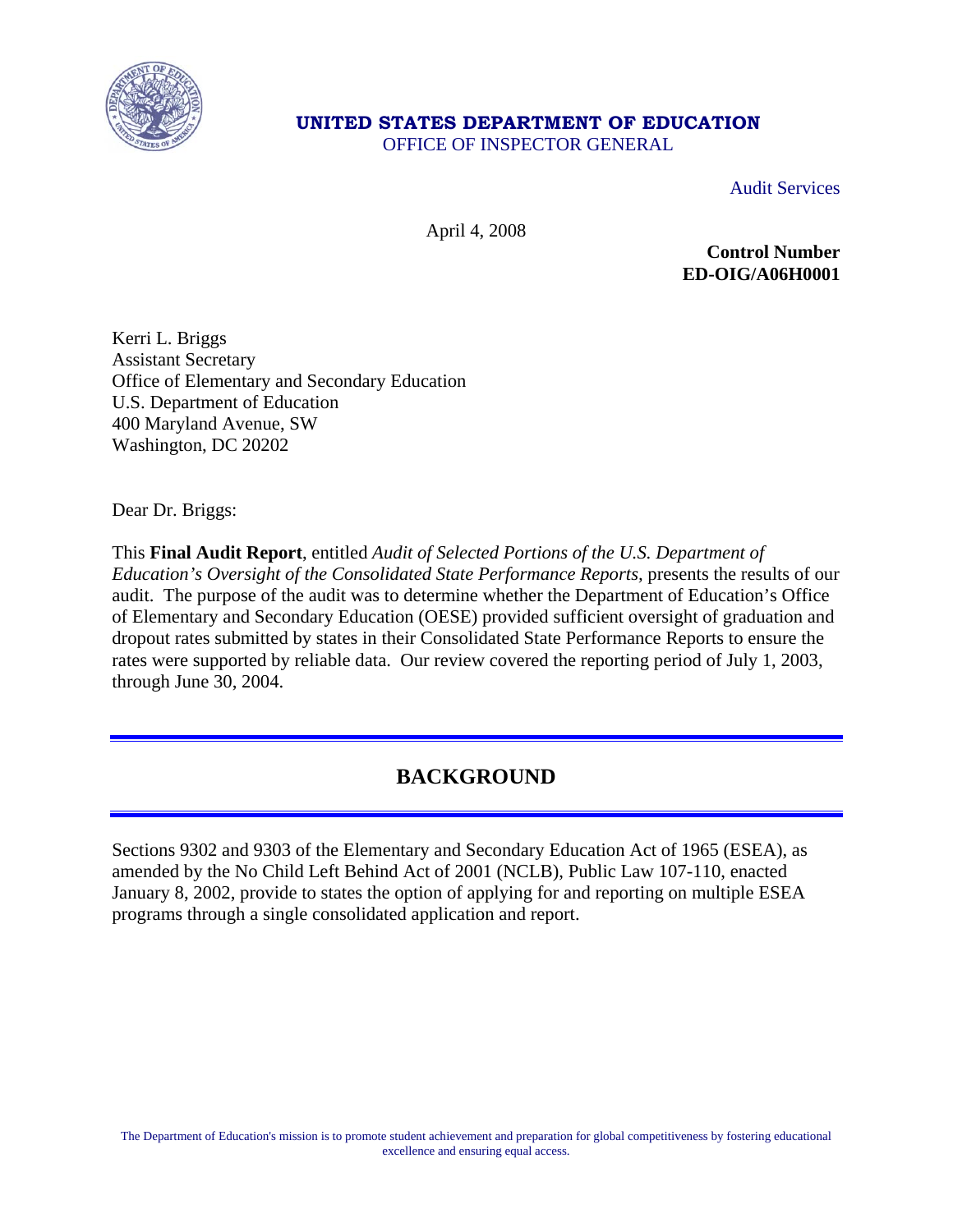$\overline{a}$ 

The NCLB Consolidated State Performance Reports (CSPRs) are required to be submitted annually to the Department and consist of two information collections. Part I of the CSPR provides information from the prior school year related to the five ESEA Goals.<sup>1</sup> Part II of the CSPR consists of information related to state activities and the outcomes of specific ESEA programs.

States report graduation rates for all students and by student subgroups in Part I of the CSPR. The CSPR instructions require the state to report graduation rates computed in accordance with the definition approved as part of the state's accountability plan (i.e., approved Consolidated State Application Accountability Workbook).

Graduation Rate is identified as a specific accountability indicator for secondary education and is defined in Section 1111 (b)(2)(C)(vi) of NCLB "... as the percentage of students who graduate from secondary school with a regular diploma in the **standard** number of years . . . ." (emphasis added)

The National Center for Education Statistics  $(NCES)^2$  preferred indicator calculates graduation rates by dividing the number of cohort graduates in the reporting year by the cohort for that year. A cohort is defined as "Students who started high school (i.e., ninth grade) plus student transfers in, less student transfers out in year Y; plus student transfers in, less student transfers out in year  $Y+1$ ; plus student transfers in, less student transfers out in year  $Y+2$ ; plus student transfers in, less student transfers out in year Y+3."

The CSPR instructions also require states to report the annual dropout rates for high school students using the definition of a high school dropout from the NCES. The annual dropout rate is calculated by dividing the number of grade 9-12 dropouts during the school year by the total number of students served in those grades during the school year. The classification (leaver code) of a student's status (e.g., graduate, dropout, transfer, or continuing) determines their usage in the graduation and dropout rate calculations.

free, and conducive to learning. **Performance Goal 5**: All students will graduate from high school. <sup>1</sup> Performance Goal 1: By 2013-2014, all students will reach high standards, at a minimum attaining proficiency or better in reading/language arts and mathematics. **Performance Goal 2**: All limited English proficient students will become proficient in English and reach high academic standards, at a minimum attaining proficiency or better in reading/language arts and mathematics. **Performance Goal 3**: By 2005-2006, all students will be taught by highly qualified teachers. **Performance Goal 4**: All students will be educated in learning environments that are safe, drug

<sup>&</sup>lt;sup>2</sup> NCES is a part of the Institute of Education Sciences within the U.S. Department of Education. NCES is the primary federal entity responsible for collecting and analyzing data related to education.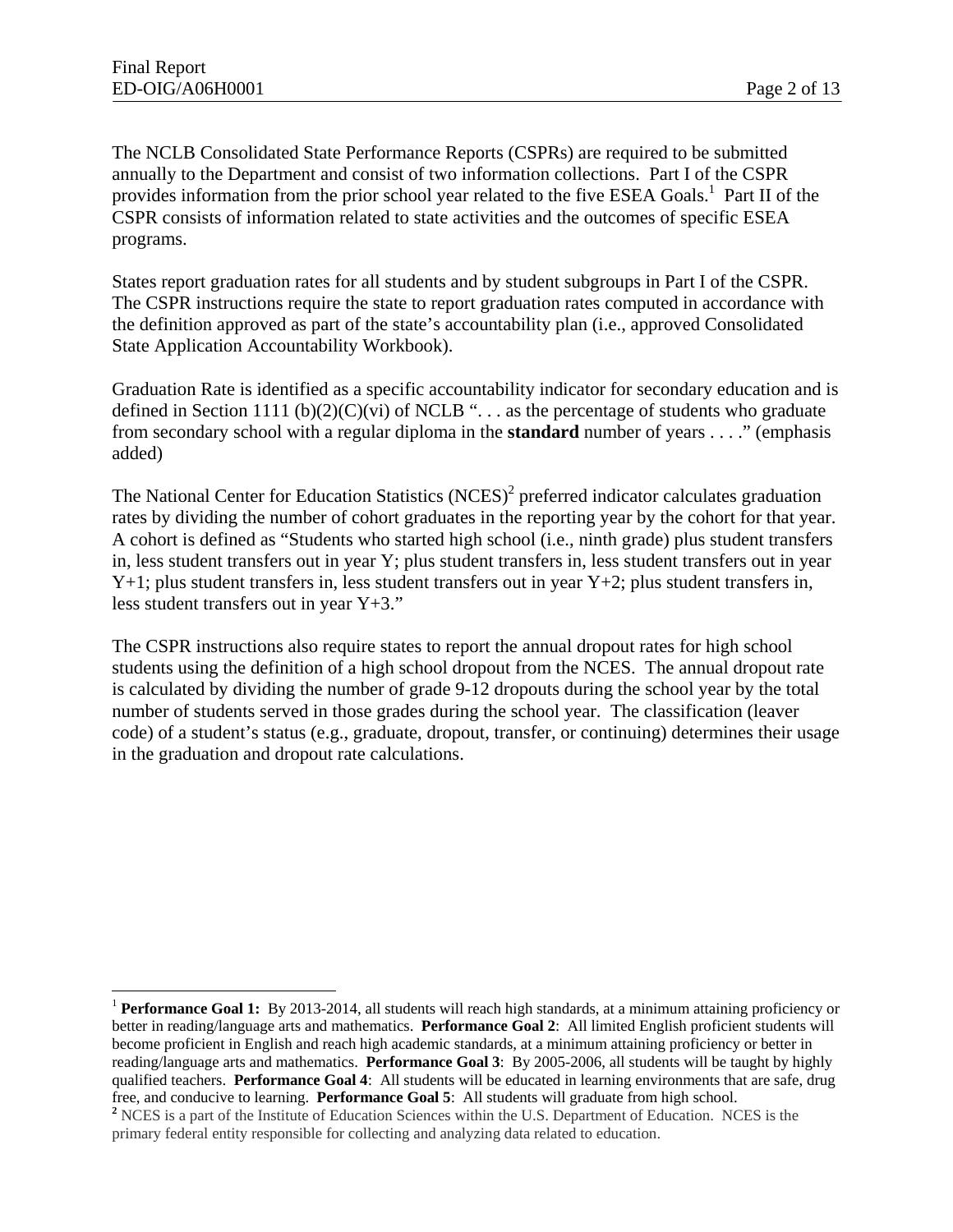## **AUDIT RESULTS**

OESE could have provided better oversight to ensure that graduation and dropout rates submitted by states in their Consolidated State Performance Reports were supported by reliable data. Specifically, we determined that the Department did not put enough emphasis on data reliability and comparability across states.

In its comments to the draft report, OESE generally agreed with the finding and most of the recommendations. The comments are summarized at the end of the finding. The full text of OESE's comments on the draft report is included as an Attachment to the report. Based on OESE's comments, we modified four of our recommendations.

## **FINDING – More Emphasis Needed on Data Reliability and Comparability Across States**

We conducted four audits (Oklahoma, South Dakota, Texas, and Washington) of the reliability of the graduation and dropout rates submitted in the states' 2003-2004 CSPRs. The data used by the states to compute graduation and dropout rates were not always sufficiently reliable.

#### **Graduation Rates Not Supported by Reliable Data**

To determine if states were reporting graduation rates that were supported by reliable data, we selected two samples of students at each state audited—one of graduates and one of cohort or graduating year leavers. We compared our samples of graduates reported by each state to the supporting documentation and found that the reporting of the number of graduates for all four states was accurate and supportable. However, in comparing our second sample of dropouts and transfers during the cohort period to the supporting documentation, we found significant errors in the numbers of dropouts and transfers reported by all four states. Additionally, only one state used a true cohort to compute the graduation rate. The other three states used data from only one year instead of four years of data tracked longitudinally that would be necessary to calculate a cohort.

Although approved by the Department, the different graduation rate formulas used by the three states did not provide a graduation rate that was consistent with NCLB. The formulas used by the three states were—

- A one year cohort alternative graduation rate, which only captured dropouts in grade 12 and excluded dropouts in grades 9-11;
- A synthetic graduation rate, which used dropout data for grades 9-12 for one school year; and
- A four-year cohort reported in the state's Accountability Workbook that was in fact computed with data from a single year.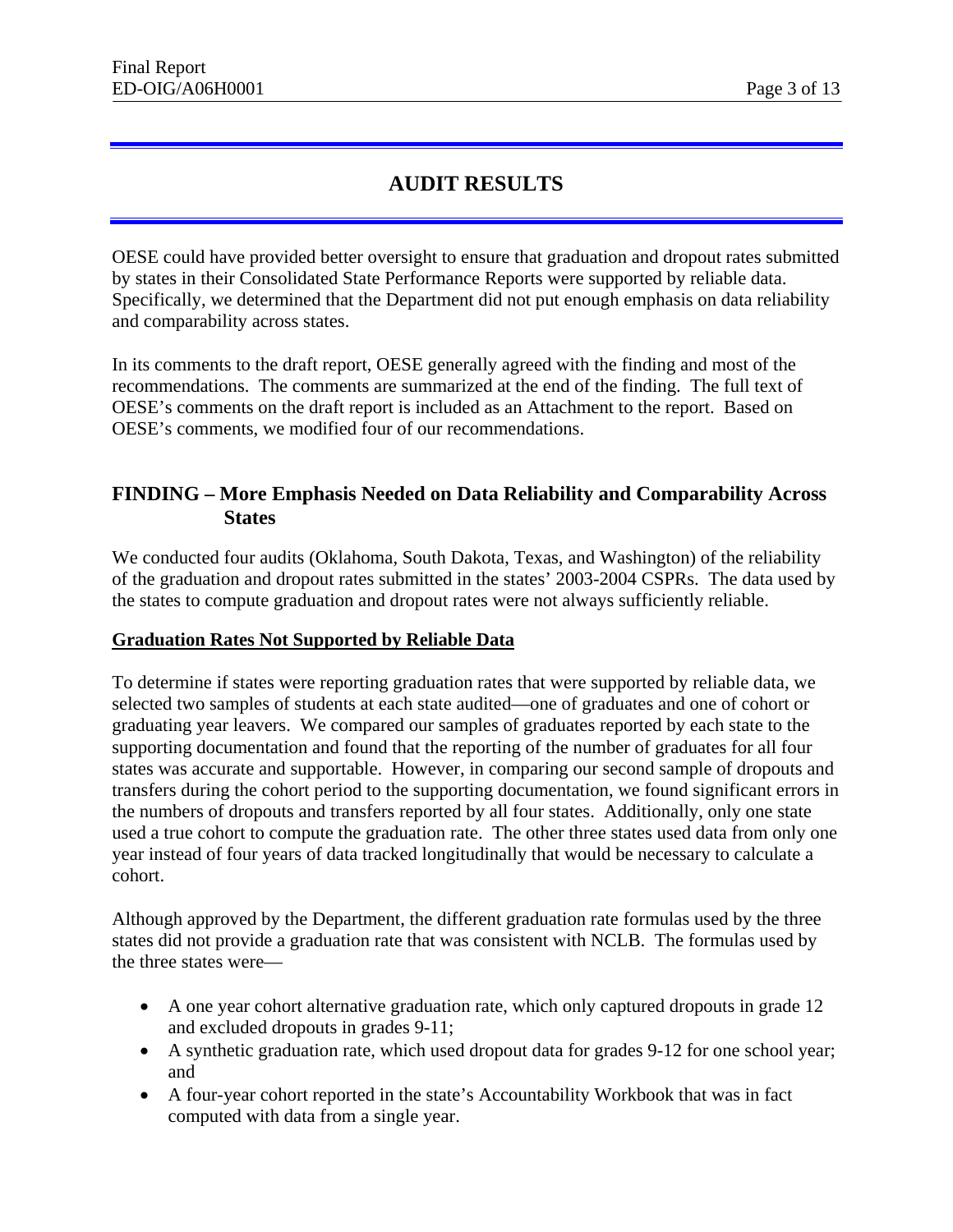that at the time NCLB was enacted only a few states had the capacity to calculate true cohort These formulas were given approval with no qualifications by the Department and thus would require no further review and approval unless changed by a state in its submission of a new Consolidated State Application Accountability Workbook. Therefore the three states could continue to use graduation rate formulas that were not consistent with NCLB. We acknowledge graduation rates because most states' data systems were not capable of tracking individual students across years. We believe provisional approval of graduation rate formulas for these states would provide a means to track states while they are developing longitudinal tracking systems.<sup>3</sup>

Additionally, three of the four states erroneously included students who took longer than the standard number of years to graduate in the numerator of the graduation rate calculations. Students who take longer than the standard number of years to graduate do not meet the definition of an "on-time graduate" and should not be included in the calculation. Further, the states did not include students who did not graduate but continued their high school education into the following year in their graduation rate calculations. Continuing students should be included in the denominator of the graduation rate calculation because they are part of the total population served. Including students in the numerator when they should not be included and excluding students from the denominator when they should be included result in inflated graduation rates. Lastly, three of the four states did not have a data collection system in place to compute graduation rates in accordance with NCLB.

As a result of these problems, we determined that the graduation rates for all four states were not supported by reliable data.

#### **Dropout Rates Not Supported by Reliable Data**

 $\overline{a}$ 

To determine if the four states' dropout rates were supported by reliable data, we selected samples of students in grades 9-12 who were reported as dropouts for the reporting year, transfers between districts, and transfers out of state. We compared our samples to supporting documentation. The dropout rate for only one state was supported by sufficiently reliable data. The three remaining states' dropout rates were not supported by reliable data because the states did not provide adequate guidance, did not adequately monitor the districts, and did not adequately train personnel.

#### **Department Oversight and Guidance Needs To Be Strengthened**

We reviewed the applicable portions of the Accountability Workbooks for the 50 states, the District of Columbia, and Puerto Rico. Only 11 of 52 (21 percent) Accountability Workbooks (1) used an actual cohort where the students were tracked during their progression through high school and (2) were in compliance with the law. The majority of the Accountability Workbooks (32) used an estimated/synthetic cohort formula. The remaining 9 Accountability Workbooks used 7 different formulas which did not track a cohort and, among other things, did not account for continuing students, excluded General Education Development (GED) certificate recipients

 *Completion and Dropouts in Texas Public Schools 2002-03*)  $3$  A data system which tracks a cohort of students over five to seven years, from the time they enter Grade 9 or Grade 7 until the fall following their anticipated graduation date. (Texas Education Agency, *Secondary School*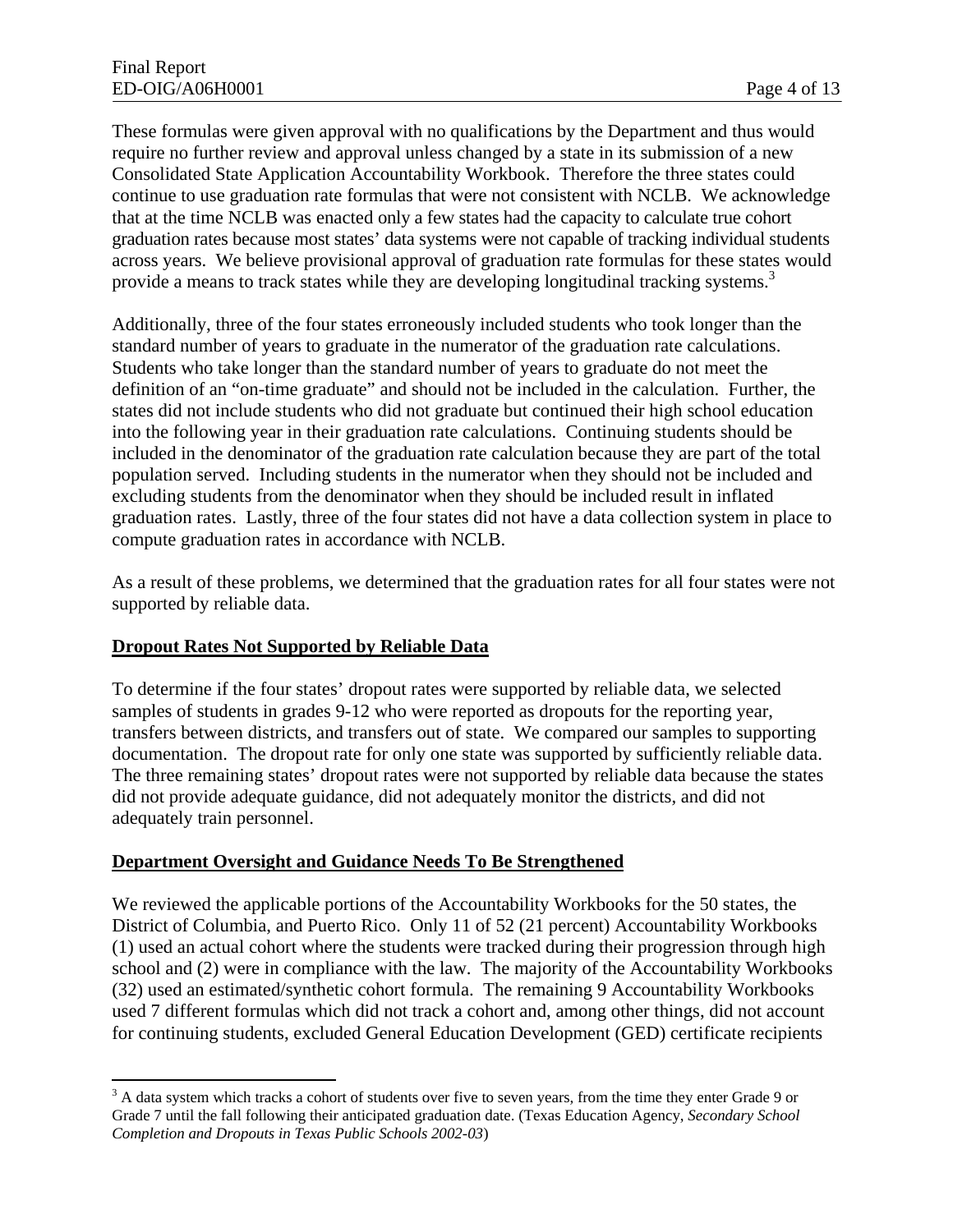from the denominator, used only one year of data, or did not use the NCES definition of a dropout.

OESE reviewed graduation rates as part of its Title I monitoring. We reviewed the 52 reports covering school years 2003-2004 through 2005-2006. Only one report identified an error in the calculation of the state's graduation rate, GED students were erroneously included as graduates. This is in sharp contrast to the results of our audits, where none of the four states we reviewed had reliable data to support their graduation rates, and one state was not using the graduation rate formula approved by the Department.

We also reviewed the current *Student Achievement and School Accountability Programs Monitoring Plan for Formula Grant Programs* and noted steps to check for the presence of procedures addressing data quality of elements within Adequate Yearly Progress (AYP) and state report cards. However, we did not find any steps designed to check the accuracy of the graduation rate formulas or the accuracy of the underlying supporting data.

Department officials were very careful not to require individual student tracking because they do not believe NCLB requires it. Although NCLB does not specifically require individual student tracking, the only way to know if a student has graduated in the standard number of years is to track an individual student from entry into high school through graduation. Since the implementation of NCLB in 2002, the Secretary and Deputy Secretary issued 32 Policy Letters that deal with some aspect of NCLB. None of the policy letters provide any specific guidance to the states on graduation or dropout rates or the importance of a longitudinal tracking system. If the Department had been more assertive in requiring states to implement a longitudinal student tracking system shortly after the enactment of NCLB, all states now could have four years of student data. Instead, less than a quarter of the states are using a system that complies with the requirements of the law.

The Department issued Non-Regulatory Guidance, titled *Improving Data Quality for Title I Standards, Assessments, and Accountability Reporting,* in April 2006. The Department states in this document—

A fundamental piece of any data quality infrastructure is a standardized set of precise data definitions that all providers use. A "data dictionary," which identifies all data elements and describes their content, coding options, and format, is essential to establishing consistent collection and reporting. Adhering to a standard data dictionary improves data quality by fostering interoperability of different reporting systems and promoting the use of comparable data across the entire State.

The Department has not developed a standard set of data definitions that all states would be required to follow. Because there is no standard set of data definitions for the states to follow, states are handling some identical student statuses in differing manners. An example observed during our audits related to students returning to their home country. One state requires only a withdrawal form signed by a parent/guardian and a school official and then that student is counted as a transfer. Another state requires a transcript request from the student's new school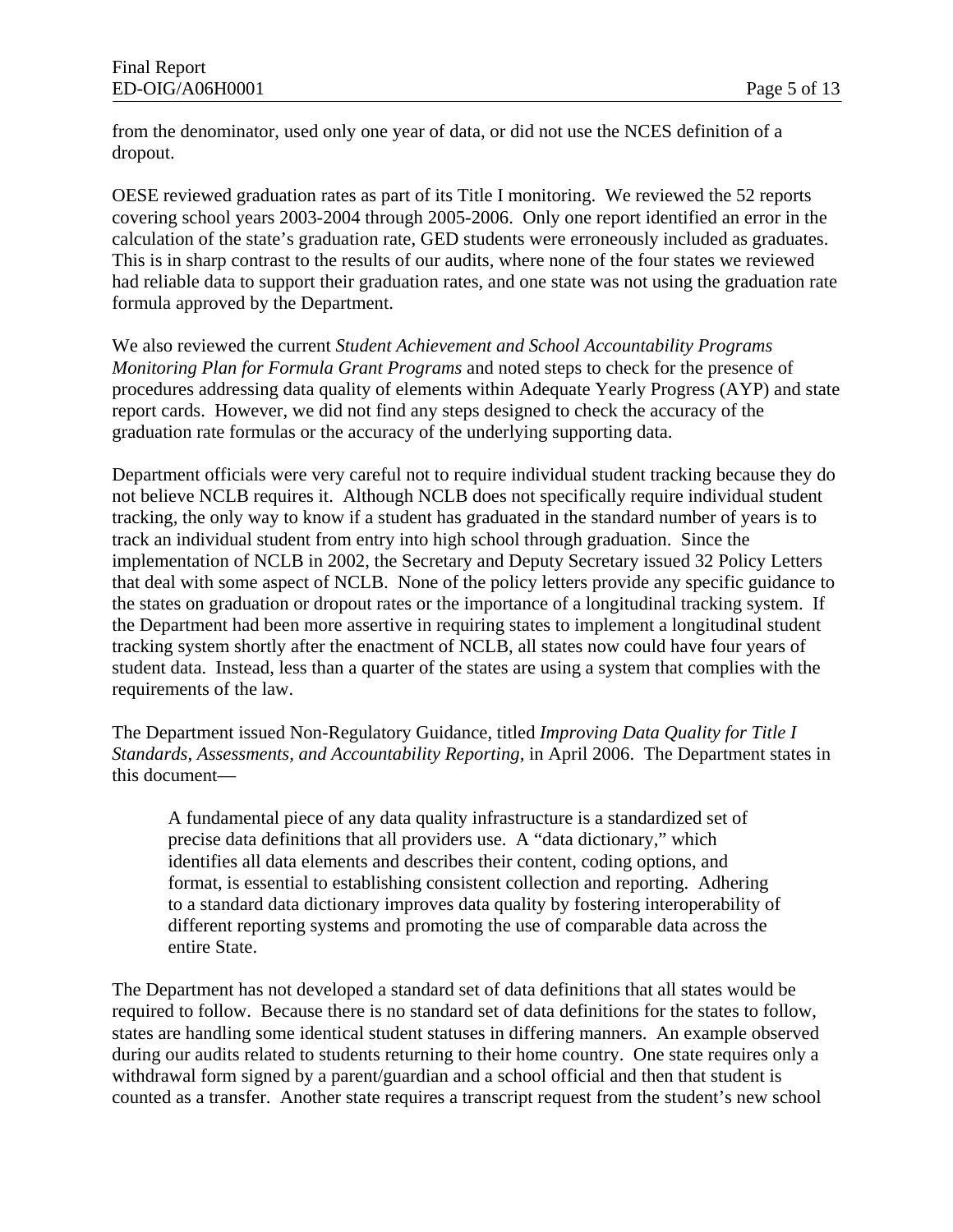before that student can be counted as a transfer; otherwise, the student must be counted as a dropout.

NCES published a technical report in August 2006, titled "*Users Guide to Computing High School Graduation Rates"* (NCES 2006-604). It states that NCLB

. . . included an on-time graduation rate as an accountability reporting requirement. The accurate reporting of such a rate requires student record data on student progression from grade to grade, data on graduation status, and data on students who transfer in and out of a school, district, or state during the high school years, or in other words cohort data (National Institute of Statistical Sciences (NISS) 2004 Task Force, NCES 2005-105).

The NCLB places emphasis on and strengthens accountability for results. It also increases the importance of the Department having reliable and valid data. The data reliability problems we identified occurred because the Department did not provide adequate guidance on such things as tracking students from entry into high school through graduation and the standardization of the data elements used in the graduation rate formulas. Additionally, the Department did not assess the reliability of the graduation rate data submitted by the states. Lastly, the Department approved graduation rate formulas that did not track true cohorts.

Allowing states to use varying formulas not only results in graduation rates that are inaccurate, but it also results in graduation rates that are not comparable between states. It is important that the data be reliable because states, and the public, use the graduation and dropout rates in evaluating schools' performances. The information can also be used to assess school, district, and state accountability. Finally, as one of the indicators in AYP, inaccurate graduation rates could result in schools being identified as not making AYP when they are or vice versa.

#### **Recommendations**

We recommend that the Assistant Secretary for Elementary and Secondary Education—

- 1.1 Stress to states the importance of using a longitudinal student tracking system.
- 1.2 Disapprove any future graduation rate formulas that do not use a true cohort except for states that are in the process of developing data systems that would enable them to calculate a cohort graduation rate. For those states, we recommend granting provisional approval pending full implementation of the necessary data systems.
- 1.3 Continue to impress upon states the importance of data quality and the need to provide regular guidance, training, and monitoring of their local educational agencies.
- 1.4 Publish a list of data definitions that states will be required to use in NCLB reports. In addition, the published list should include procedures on how school districts should handle different classifications of students, (e.g., transfers and returning to home country) and the documentation requirements to support the classification.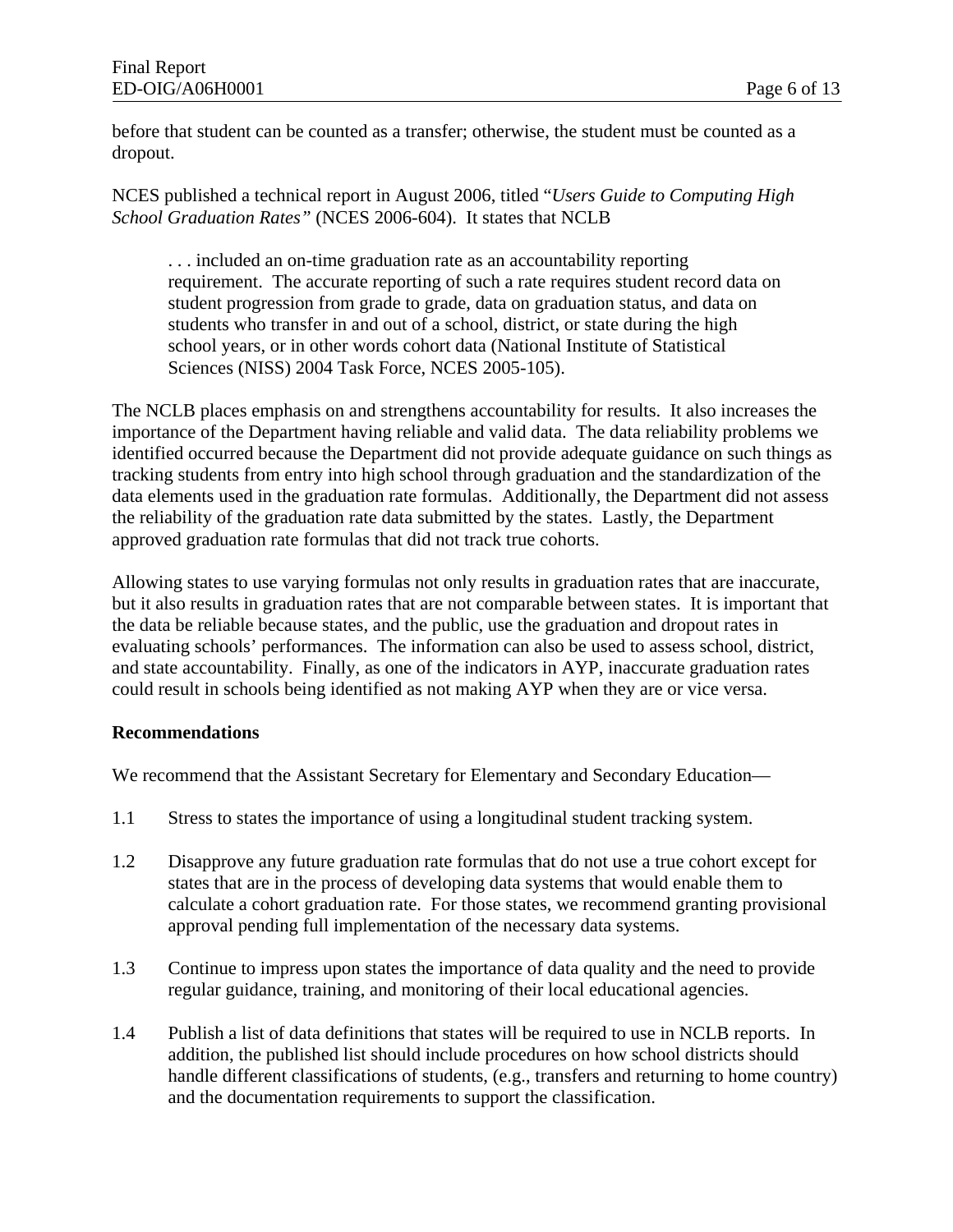- 1.5 Continue to develop and implement written policies and procedures to monitor states that are in the process of developing data collection systems to ensure the systems will collect student data in accordance with the requirements in NCLB.
- 1.6 Periodically review its procedures to monitor the accuracy of the data used by the states and districts to compute graduation rates and make any necessary adjustments.

#### **OESE's General Comments**

 reflect the data capacity of states at the time NCLB was signed into law in January 2002 and In its response, OESE generally agreed with our finding, acknowledging that the subject of the IG Report, graduation rates, is an important NCLB accountability measure. However, OESE stated that the report, which looks at data from the 2003-04 school year, does not accurately does not mention the progress that has been made since.

 perspective on the matter with regard to the early years of implementing NCLB. The OIG audit OESE agreed that reliable graduation rates are a key factor in holding high schools accountable for graduating their students within four years. It further believes that a high-quality, uniform graduation rate would improve the reliability of graduation rate data among the states. However, OESE stated it was concerned that the draft report does not provide sufficient focuses on state graduation data from the 2003-04 school year, the first year that the new accountability measures under NCLB, including measuring graduation rates, were in effect.

 OESE further stated that it is important to acknowledge that, at the time NCLB was enacted, only a states have made substantial progress in developing their data systems for collecting and reporting few states had the capacity to calculate true cohort graduation rates because most states' data systems were not capable of tracking individual students across years. OESE also pointed out that information on graduation rates.

#### **OIG's Response to General Comments**

We are aware that most states did not have the systems in place to capture longitudinal data and that progress is being made in this area. However, our focus was the reliability of the data. Our report addresses the lack of supporting documentation for and the non-comparability of the data being reported. This is why our recommendations address the development of data collection systems which will provide reliable and comparable information.

#### **OESE's Comments on the Finding**

OESE agreed that states need to continue their efforts to improve the quality of data used to compute graduation and dropout rates. However, OESE stated the report should make clear that NCLB did not establish a single method of computing graduation rates. There is no one definition of graduation rate that complies with NCLB, and NCLB does not mandate a definition that is comparable across states.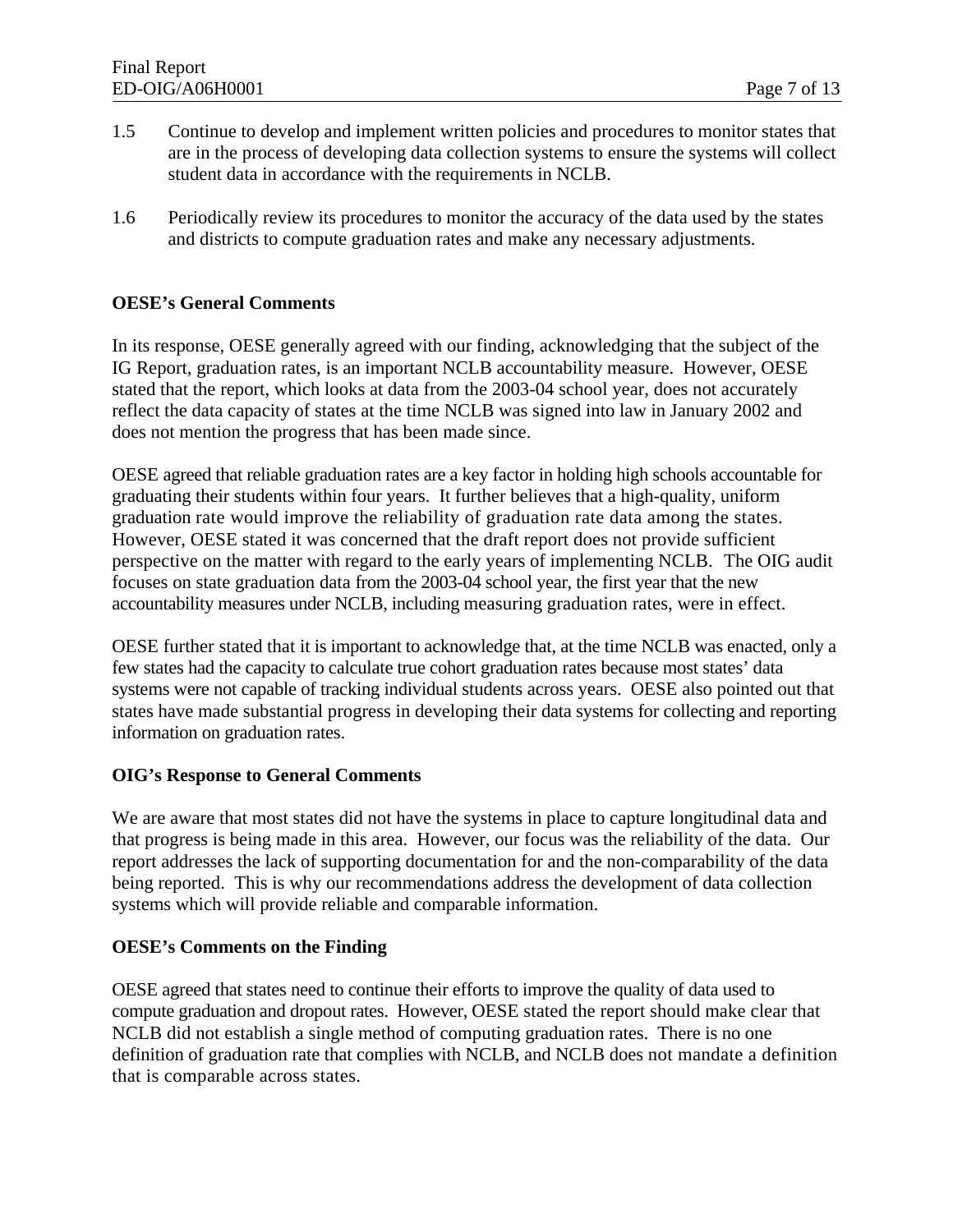acknowledged the benefits of establishing a more uniform and accurate definition of graduation OESE further stated that with the states' progress in data systems and the recent coalescence around the National Governors Association's (NGA's) suggested graduation rate definition, it rate. Also, the Department's reauthorization proposal would require use of the NGA definition. The NCES has calculated and reported the "averaged freshman graduation rate" (AFGR) for each state to provide more accurate, comparable graduation rate information across all states. In addition, OESE takes seriously issues that compromise data quality and has augmented its review of data quality.

#### **OIG's Response**

It is apparent that the Department desires comparability when it developed the AFGR. The Deputy Secretary stated in a press release in November 2005, when the AFGR was posted, that it was an "important first step towards a national perspective on the success of our high schools . . . and is comparable across states." While NCLB does not specifically require states to use definitions of graduation rates that can be compared across states, the intent of Congress was for the public to use the information to compare one school to others, even across state lines. The House Committee stated in House Report 107-404 that:

> *the Committee intends for the Director to consider what would comprise an appropriate uniform standard, building upon prior efforts by the Department and the National Research Council, by which States could report dropout and graduation data, as well as examine longitudinal measurements that follow students from 7th grade through graduation from secondary school, and support more accurate and consistent measures that avoid problems such as distinguishing between transfers and dropouts that will allow for meaningful comparisons across schools, districts, and States.*

#### **OESE's Comments on Recommendations and OIG's Response**

|                                | <b>Recommendation 1.1</b> Stress to states the importance of using a longitudinal student tracking<br>system.                                             |
|--------------------------------|-----------------------------------------------------------------------------------------------------------------------------------------------------------|
| <b>OESE</b><br><b>Comments</b> | OESE did not comment on Recommendation 1.1.                                                                                                               |
| <b>OIG</b><br><b>Response</b>  | No change to the recommendation.                                                                                                                          |
|                                | <b>Recommendation 1.2</b> Disapprove any future graduation rate formulas that do not use a true<br>cohort.                                                |
| <b>OESE</b><br><b>Comments</b> | OESE stated it recognizes the value and preference for a cohort but<br>reasonable flexibility is still necessary for states who are unable to calculate a |

cohort graduation rate until necessary data systems are in place.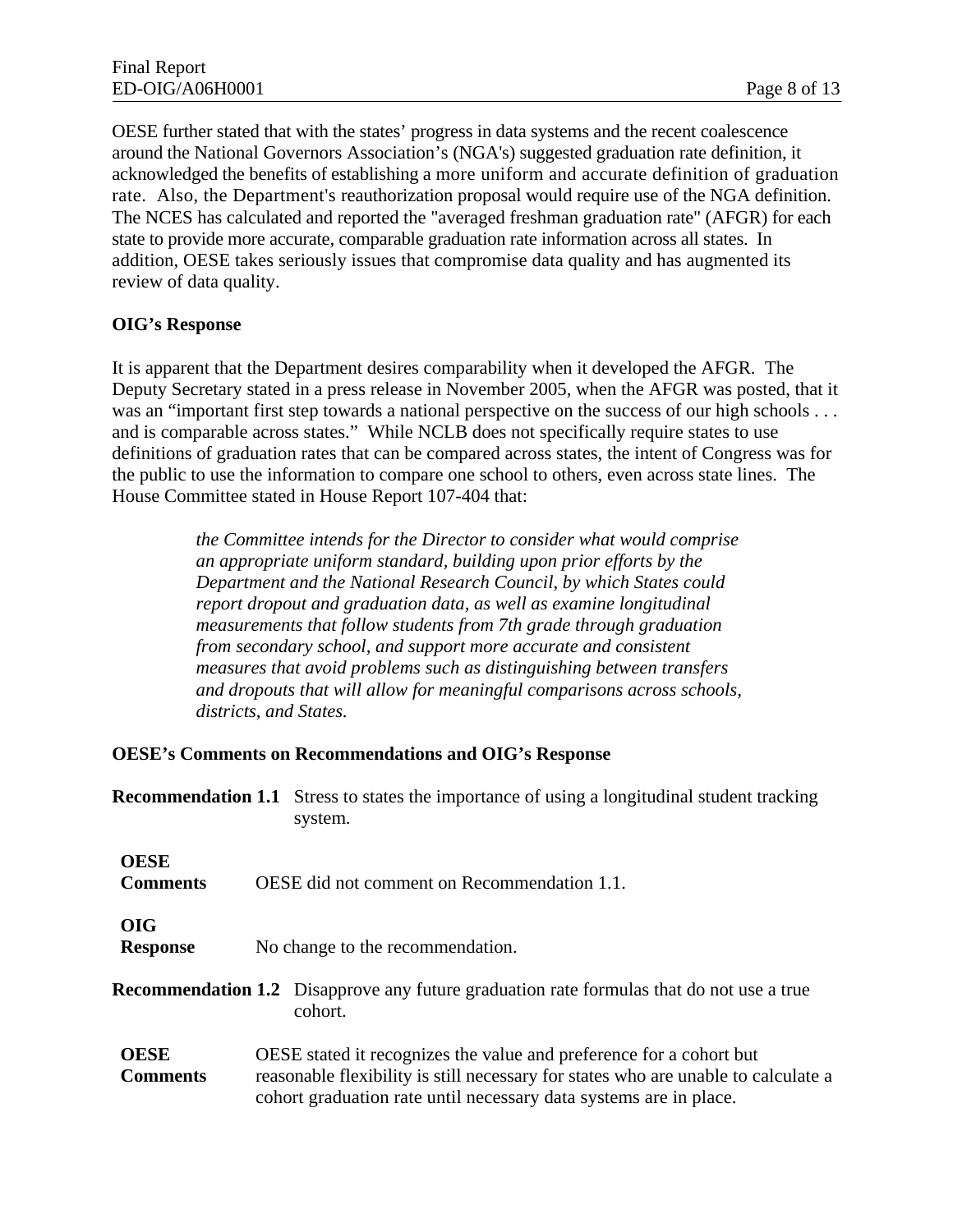| <b>OIG</b><br><b>Response</b>  | We are aware that the Department has the flexibility to waive requirements<br>under the law. However, in our opinion granting a provisional approval<br>would be more appropriate than a full approval. Therefore, we modified the<br>recommendation to "Disapprove any future graduation rate formulas that do<br>not use a true cohort except for states that are in the process of developing<br>data systems that would enable them to calculate a cohort graduation rate.<br>For those states, we recommend granting provisional approval pending full<br>implementation of the necessary data systems." |  |  |
|--------------------------------|---------------------------------------------------------------------------------------------------------------------------------------------------------------------------------------------------------------------------------------------------------------------------------------------------------------------------------------------------------------------------------------------------------------------------------------------------------------------------------------------------------------------------------------------------------------------------------------------------------------|--|--|
|                                | <b>Recommendation 1.3</b> Impress upon states the importance of data quality and the need to<br>provide regular guidance, training, and monitoring of their local<br>educational agencies.                                                                                                                                                                                                                                                                                                                                                                                                                    |  |  |
| <b>OESE</b><br><b>Comments</b> | OESE agreed with Recommendation 1.3, noting that OESE already has<br>augmented efforts to further impress upon states the importance of data<br>quality.                                                                                                                                                                                                                                                                                                                                                                                                                                                      |  |  |
| <b>OIG</b><br><b>Response</b>  | Based on OESE's comments, we have modified Recommendation 1.3 for<br>OESE to "Continue to impress upon states the importance of data quality and<br>the need to provide regular guidance, training, and monitoring of their local<br>educational agencies."                                                                                                                                                                                                                                                                                                                                                   |  |  |
|                                | <b>Recommendation 1.4</b> Publish a list of data definitions that states will be required to use in<br>NCLB reports. In addition, the published list should include procedures<br>on how school districts should handle different classifications of<br>students, (e.g., transfers and returning to home country) and the<br>documentation requirements to support the classification.                                                                                                                                                                                                                        |  |  |
| <b>OESE</b><br><b>Comments</b> | OESE agreed having states use uniform data definitions for NCLB reporting<br>is a worthwhile goal but needs to be balanced with the flexibility the statute<br>grants to states. However, it stated the non-regulatory guidance, noted in the<br>body of this report, more appropriately addressed these concerns.                                                                                                                                                                                                                                                                                            |  |  |
| <b>OIG</b><br><b>Response</b>  | Flexibility for states to define data elements negates the likelihood of having<br>data that is comparable. Further, the Non-Regulatory Guidance indicates that<br>a standardized set of data definitions is a fundamental piece of any data<br>quality infrastructure but does not identify or define the data elements. In<br>addition to noting the importance of standard definitions, OESE should define<br>those data elements that all states are required to report to the Department.<br>We did not change the recommendation.                                                                       |  |  |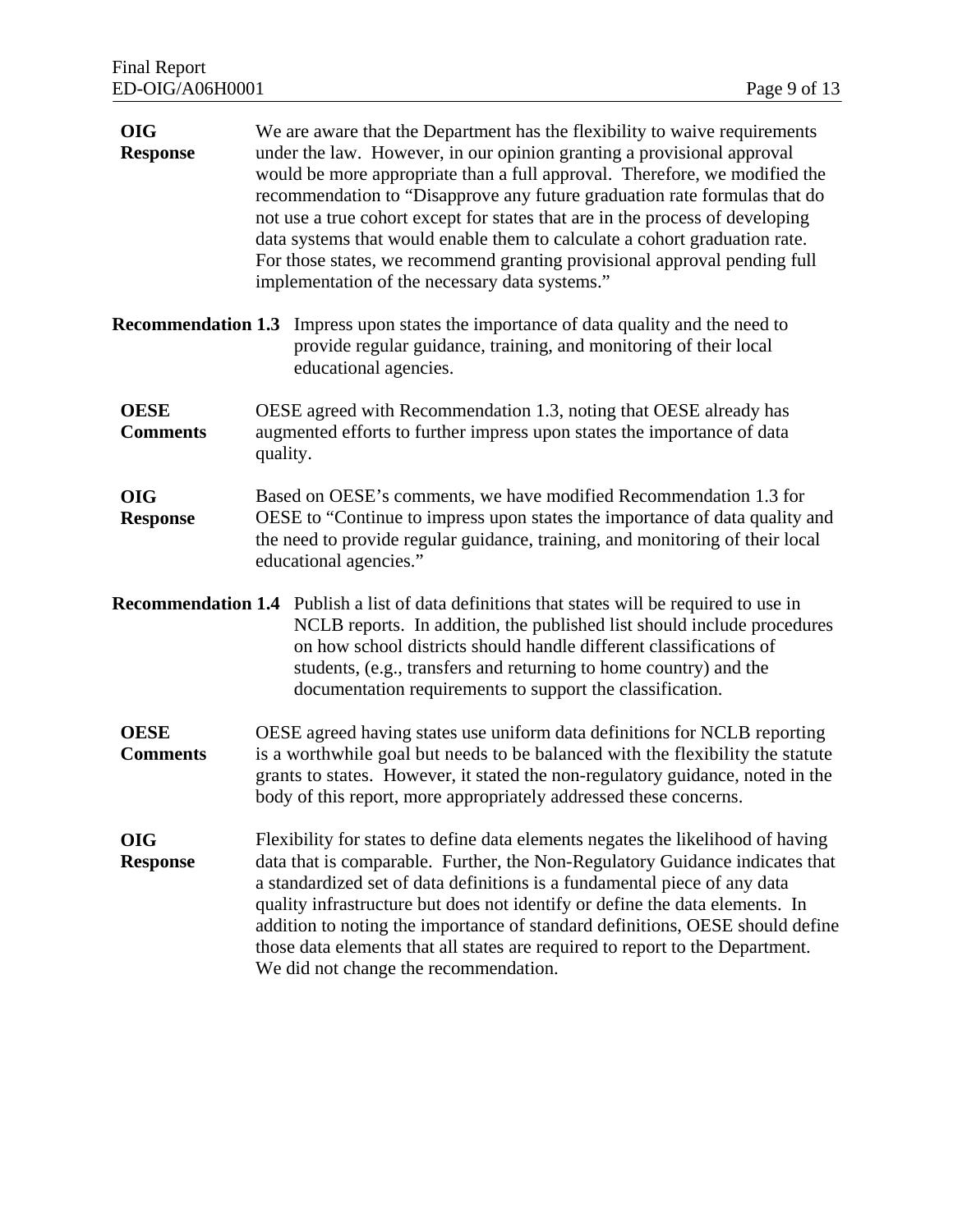|                                | <b>Recommendation 1.5</b> Develop and implement written policies and procedures to monitor<br>states that are in the process of developing data collection systems to<br>ensure the systems will collect student data in accordance with the<br>requirements in NCLB.                                                                                                                                                                                                                                                                                                                                                                     |  |  |
|--------------------------------|-------------------------------------------------------------------------------------------------------------------------------------------------------------------------------------------------------------------------------------------------------------------------------------------------------------------------------------------------------------------------------------------------------------------------------------------------------------------------------------------------------------------------------------------------------------------------------------------------------------------------------------------|--|--|
| <b>OESE</b><br><b>Comments</b> | OESE stated it is not clear that the Department has the authority to monitor<br>the development of state data systems. It further stated that during its<br>monitoring of states it examines whether states have the data necessary to<br>meet NCLB requirements and require corrective actions when they do not.                                                                                                                                                                                                                                                                                                                         |  |  |
| <b>OIG</b><br><b>Response</b>  | While OESE is not clear it has the authority, its response indicates that it<br>requires states to take corrective action if the states do not have data<br>necessary to meet NCLB requirements. It appears from its response that it is<br>requiring states to have the data necessary to meet NCLB requirements. We<br>have therefore modified the recommendation for OESE to "Continue to<br>develop and implement written policies and procedures to monitor states that<br>are in the process of developing data collection systems to ensure the systems<br>will collect student data in accordance with the requirements in NCLB." |  |  |
|                                | <b>Recommendation 1.6</b> Modify the monitoring procedures to check the accuracy of the data used<br>by the states and districts to compute graduation rates.                                                                                                                                                                                                                                                                                                                                                                                                                                                                             |  |  |
| <b>OESE</b><br><b>Comments</b> | OESE agreed with Recommendation 1.6, stating it has already revised its<br>monitoring indicators for reviewing the procedures states and school districts<br>have in place to ensure data quality.                                                                                                                                                                                                                                                                                                                                                                                                                                        |  |  |
| <b>OIG</b><br><b>Response</b>  | Based on OESE's comments, we have modified Recommendation 1.6 to<br>"Periodically review its procedures to monitor the accuracy of the data used<br>by the states and districts to compute graduation rates and make any<br>necessary adjustments."                                                                                                                                                                                                                                                                                                                                                                                       |  |  |

#### **OESE Summary of Issues Identified in Individual State Audit Reports**

As part of its response, OESE reiterated several positions taken in the state audits.

#### **OIG Response to Summary of Issues**

Comments regarding prior audits were addressed during the process of issuing the respective reports. Those reports can be obtained from the OIG Audit Service Reading Room on the internet at http://www.ed.gov/about/offices/list/oig/areports.html or will be provided upon request. The states reported on, their audit control numbers, and issue dates are: Texas (Audit Report A06F0020, dated March 21, 2006); South Dakota (Audit Report A06F0021, dated May 7, 2006); Oklahoma (Audit Report A06G0008, dated October 23, 2006); and Washington (Audit Report A09G0009, dated November 14, 2006.)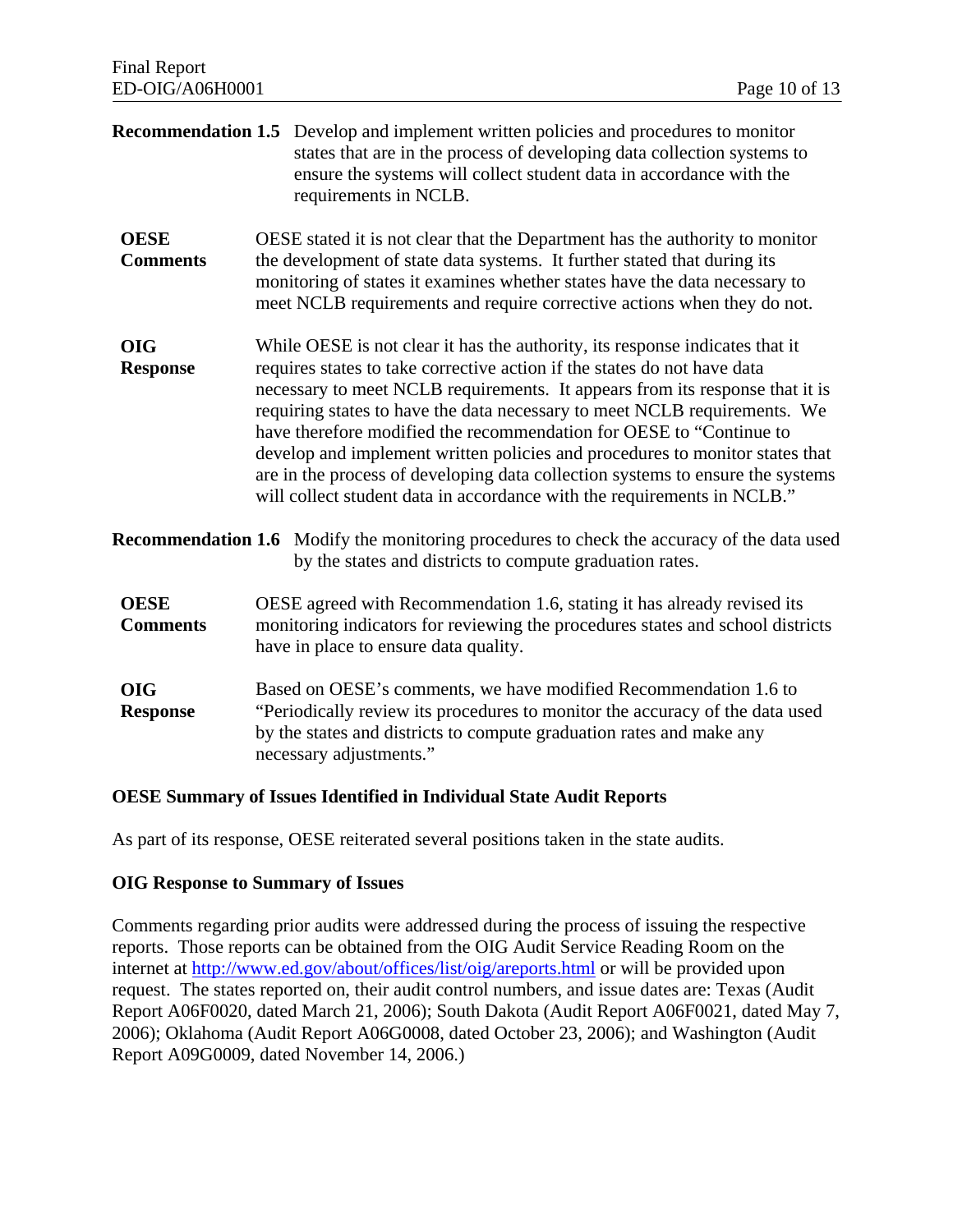#### **OESE Miscellaneous Comments**

 required by the current statute or regulations and that the report also appears to imply that it not require such systems. OESE stated that it was not clear whether the problem the report is OESE reiterated its desire to emphasize that no one specific definition of graduation rate is should require states to implement longitudinal student tracking systems though NCLB does attempting to present is what was approved in states' Accountability Workbooks or their implementation of what was approved.

#### **OIG Response to Miscellaneous Comments**

While NCLB does not specifically require states to use definitions of graduation rates that can be compared across states, the intent of Congress was for the public to use the information to compare one school to others, even across state lines. While OESE emphasizes that no one definition is required, in its General Comments at the beginning of its response, it agreed with the OIG position stating ". . . that a high-quality, uniform graduation rate would improve the reliability of graduation rate data among States." Also, it has proposed requiring every state to use the cohort graduation rate endorsed by the NGA during reauthorization of NCLB. In addition, in our Perspective Paper, *An OIG Perspective on Improving Accountability and Integrity in ESEA Programs,* issued in October, 2007, we address amending the General Education Provisions Act to establish standard definitions for data quality terms in ESEA and other laws authorizing Federal education programs.

One of our concerns dealt with the approval of Accountability Workbooks with graduation rate formulas that did not track a true cohort. We are aware of the waiver authority. However, granting a provisional approval would be more appropriate than a full approval.

## **OBJECTIVE, SCOPE, AND METHODOLOGY**

The objective of our audit was to determine whether OESE provided sufficient oversight of graduation and dropout rates submitted by states in their CSPRs to ensure the rates were supported by reliable data.

To accomplish our objective, we—

- Reviewed applicable laws, regulations, and other guidance;
- Reviewed pertinent pages from the Accountability Workbooks for all 50 states, the District of Columbia, and Puerto Rico;
- Reviewed Policy Letters issued by the Secretary and Deputy Secretary;
- Reviewed the Department's monitoring procedures;
- Analyzed the results of our audits of four states;
- Reviewed 52 Title I monitoring reports prepared by OESE; and
- Interviewed OESE officials.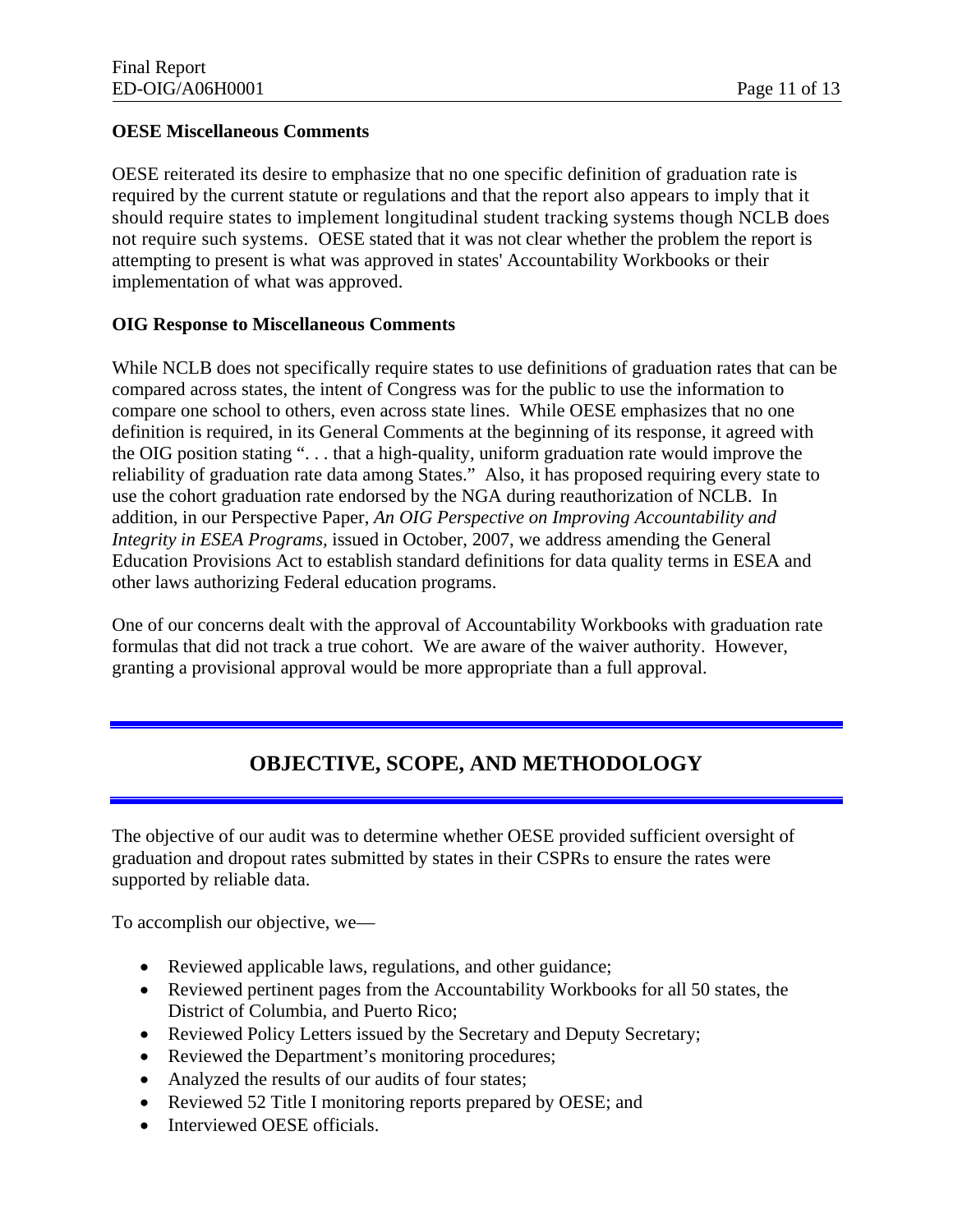We conducted our fieldwork at the Department of Education in Washington, D.C., from November 6, 2006, through December 6, 2006. An exit conference was held with OESE officials on April 16, 2007. We provided the draft audit report to OESE on June 18, 2007. OESE provided a response to the draft audit report on August 7, 2007. OESE subsequently requested to revise its response and provided its revised response on February 13, 2008.

Our audit was performed in accordance with generally accepted government auditing standards appropriate to the scope of audit described above.

## **ADMINISTRATIVE MATTERS**

Corrective actions proposed (resolution phase) and implemented (closure phase) by your office will be monitored and tracked through the Department's Audit Accountability and Resolution Tracking System (AARTS). ED policy requires that you develop a final corrective action plan (CAP) for our review in the automated system within 30 days of the issuance of this report. The CAP should set forth the specific action items, and targeted completion dates, necessary to implement final corrective actions on the findings and recommendations contained in this final audit report. An electronic copy of this report has been provided to your Audit Liaison Officer.

In accordance with the Inspector General Act of 1978, as amended, the Office of Inspector General is required to report to Congress twice a year on the audits that remain unresolved after six months from the date of issuance.

In accordance with the Freedom of Information Act (5 U.S.C. §552), reports issued by the Office of Inspector General are available to members of the press and general public to the extent information contained therein is not subject to exemptions in the Act.

If you have any questions, please call Gary D. Whitman, Regional Inspector General for Audit, at 312-730-1620.

Sincerely,

 $/s/$ Keith West Assistant Inspector General for Audit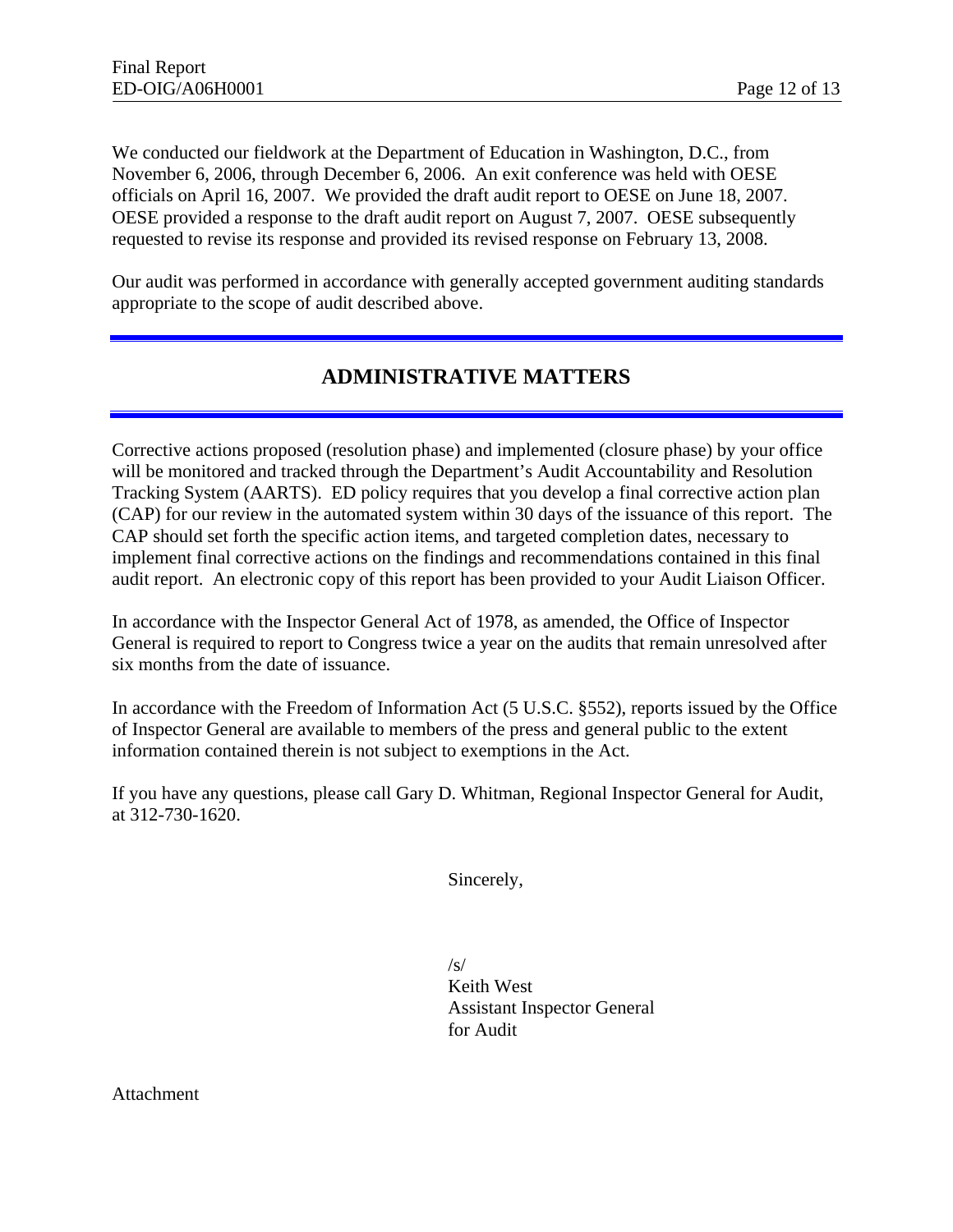# **Attachment – OESE Response**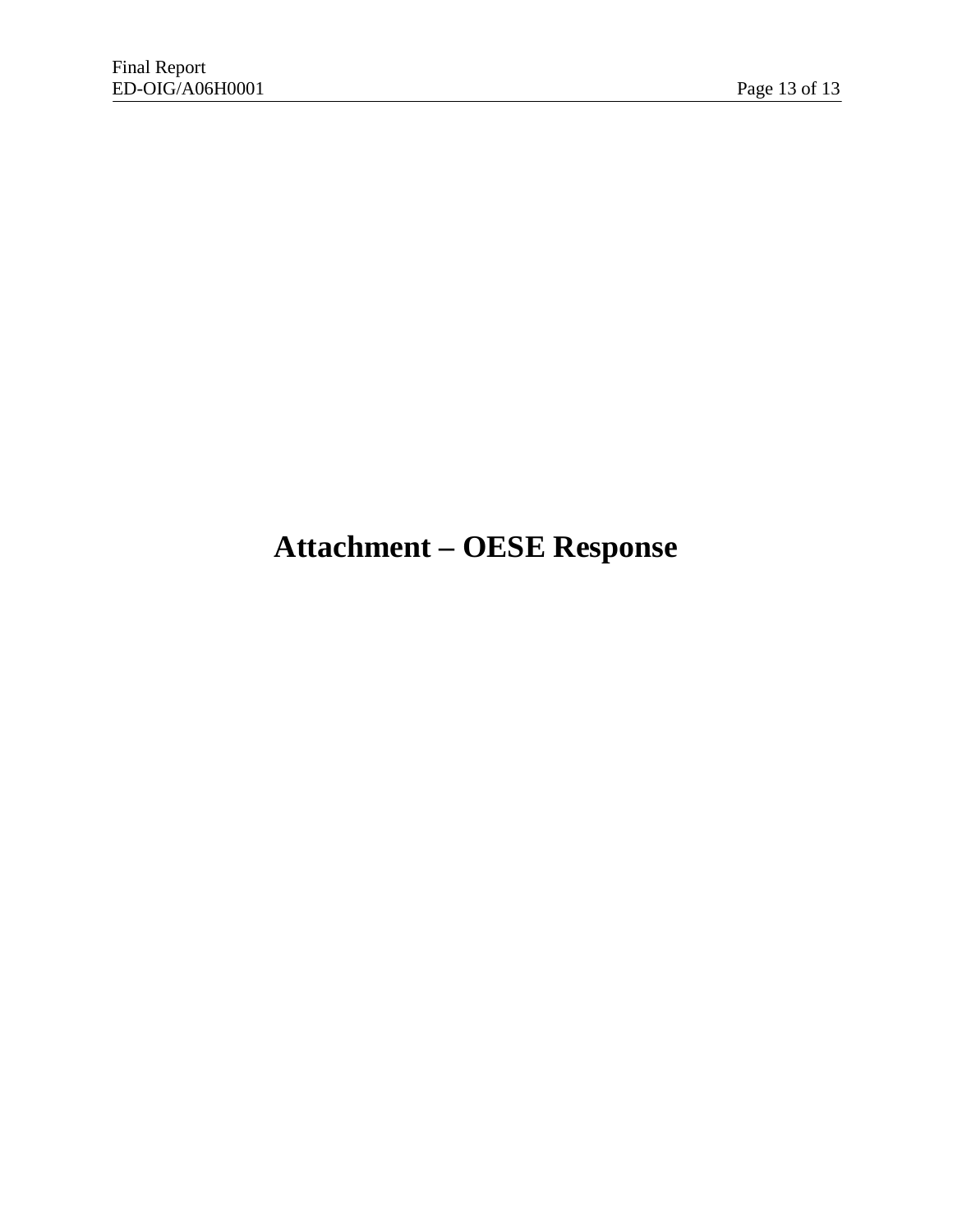

### UNITED STATES DEPARTMENT OF EDUCATION

OFFICE OF ELEMENTARY AND SECONDARY EDUCATION

FEB 13 <sup>2008</sup>

| TO: | George A. Rippey                             |
|-----|----------------------------------------------|
|     | Acting Assistant Inspector General for Audit |
|     |                                              |

FROM: Kerri L. Briggs, Ph.D /s/

SUBJECT: Draft Audit Report, entitled *Audit of Selected Portions of the U.S. Department of Education's Oversight of the Consolidated State Performance Reports,* Control Number ED-OIG/A0 6H0001

 *Consolidated State Performance Reports.* Attached are the Office of Elementary and We appreciate the opportunity to review and provide comments on the draft audit report entitled *Audit of Selected Portions of the U.S. Department of Education's Oversight of the*  Secondary Education's updated comments on the draft report, which are intended to replace earlier comments that we provided. Please let me know if you have questions.

Attachment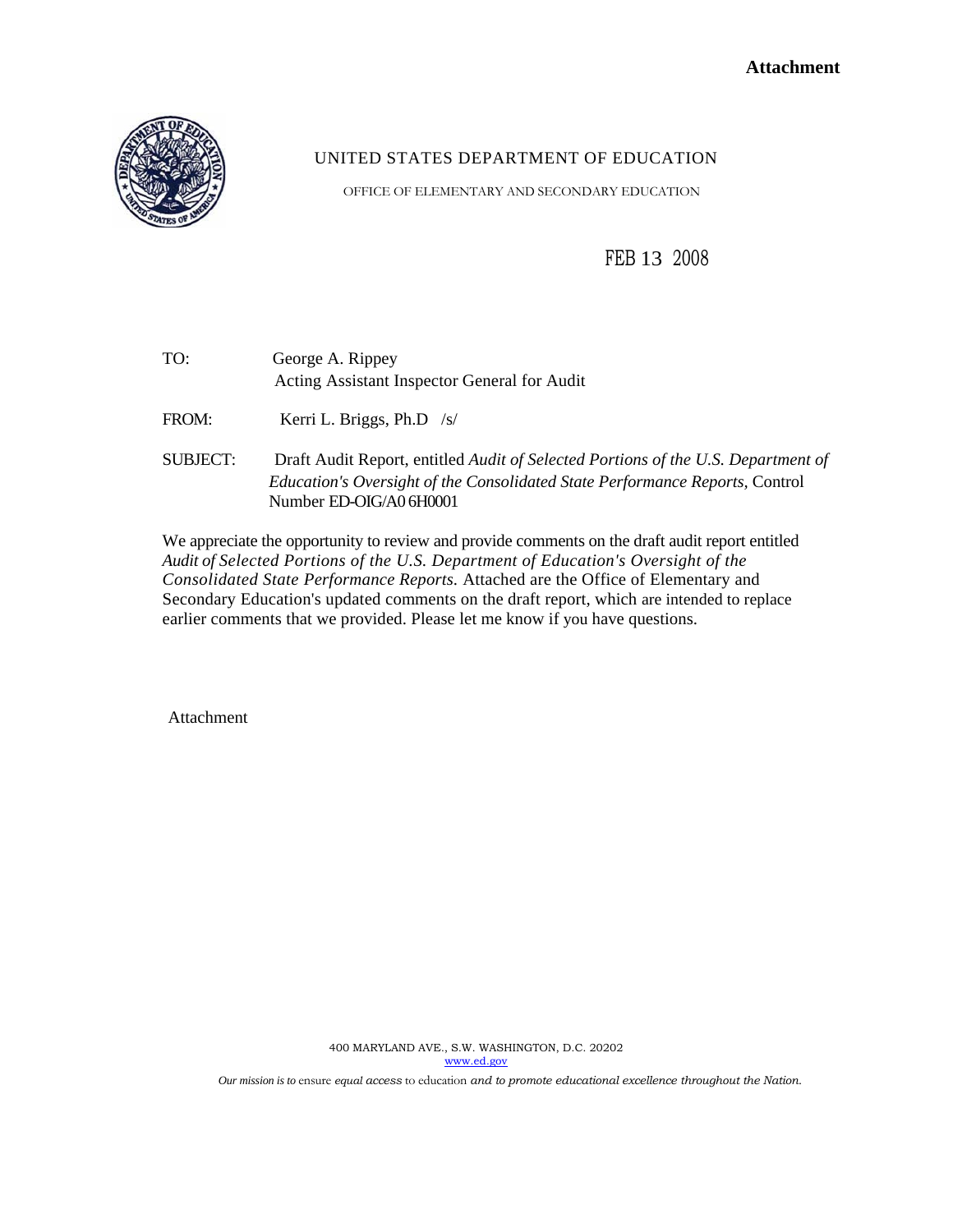Draft Audit Report, *Audit of Selected Portions of the U.S. Department of Education's Oversight of the Consolidated State Performance Reports* (Control Number ED-OIG/A06H0001)

#### General Comments

In this draft audit report, the Office of Inspector General (OIG) examines a very important topic: graduation rates, which are a critical accountability measure under the No Child Left Behind Act (NCLB). Through its audit work, OIG raises a number of issues for consideration by policymakers, both within the Department and in Congress during the upcoming reauthorization of NCLB. Specifically, OIG recommends the use of a uniform definition of graduation rate in order to compare graduation rates among States. OIG also recommends that such uniform definition follow a cohort of students from entry in ninth grade through twelfth grade who graduate with a regular diploma in the standard number of years, and track students who transfer into the cohort and those who leave the cohort to ensure that they enroll in another school or educational program that confers a regular diploma; otherwise, they must be counted as dropouts. OIG also highlights the need for common definitions of the components used to calculate graduation rates to facilitate accurate computation and emphasizes the need for high-quality reliable data in reporting graduation rates, particularly regarding dropouts and transfers.

 We agree with OIG that reliable graduation rates are a key factor in holding high schools accountable for graduating their students within four years. Moreover, we believe that a high-quality, uniform graduation rate would improve the reliability of graduation rate data among the States. That is why the Administration proposed in its Blueprint for reauthorizing NCLB that the reauthorization include requiring every State to use the cohort graduation rate endorsed by the National Governors Association (NGA). As the Secretary recently noted in her speech at the National Press Club on the sixth anniversary of NCLB, if Congress does not act quickly to reauthorize the law, she intends to take available administrative actions to address areas of concern to her, including a uniform graduation rate. Although we are hopeful that reauthorization will occur this year, we are also exploring what existing authority we may have with regard to securing more uniform and reliable graduation rate data. We appreciate that the OIG helped to focus attention on this important issue.

We are concerned, however, that the draft report does not provide sufficient perspective on the matter with regard to the early years of implementing NCLB. The OIG audit focused on State graduation data from the 2003-04 school year, the first year that the new accountability measures under NCLB, including measuring graduation rates, were in effect. The Department's regulations published in December 2002 made clear that a State must measure graduation rate from the beginning of high school. At the same time, the regulations did not require a uniform definition in order to afford flexibility and because there was not clear consensus at that time as to what that definition should be. Moreover, the Department did not mandate that States adopt a definition that would require individual tracking of students across grades, taking into account the data systems that States had at the time.

 It is important to acknowledge that, at the time NCLB was enacted, only a few States had the capacity to calculate a true cohort graduation rate because their data systems were not capable of tracking individual students across years. Even under the Department's more modest regulations, in 2003-04, few States had the data collection and reporting capability to calculate a graduation rate that measured students from entry in ninth grade through high school. Moreover, they did not have data for the 12th grade class in 2003-04 on dropouts, and transfers, etc. from the prior three years. As a result, the Department used its "transition authority" to grant most States permission under section 4(c) of NCLB to use "proxy" or "transitional" definitions until States could accumulate four years of data on a given class. The audit report would be improved significantly if it acknowledged this perspective more fully, so that readers fully understand the context in which the OIG's findings emerged.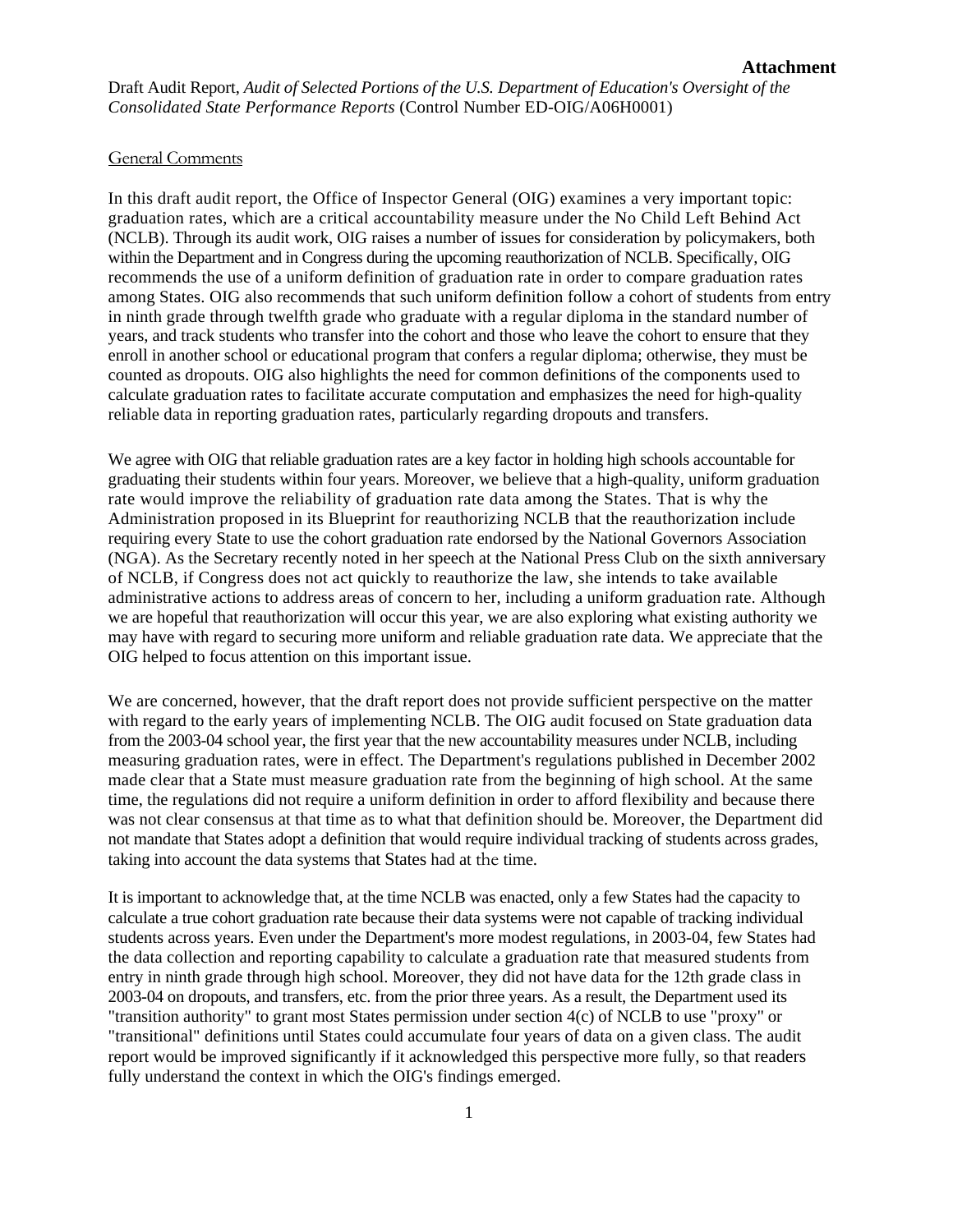data systems for collecting and reporting information on graduation rates since 2003-04. We believe it is In addition, the report should note that substantial progress has been made by States in developing their important for readers to know that improvements have been made to mitigate the level of concern from the earliest years of the implementation of NCLB that is cited in the draft report.

Specific Comments on Findings and Recommendations are as follows:

#### 1. Finding (page 3): More Emphasis Needed on Data Reliability, Comparability. and Oversight

 The Department agrees that States need to continue their efforts to improve the quality of data used to compute graduation and dropout rates. As with any new endeavor, it takes time and iterative efforts to effectively implement a new system or process.

The report should make clear, however, that NCLB did not establish a single method of computing graduation rates. There is no one definition of graduation rate that complies with NCLB and NCLI3 does not mandate a definition that is comparable across states, a point made in OESE's determinations regarding the audit report on South Dakota (see additional comments below). It would be very helpful if the report were clearer on this important fact; otherwise, it may be misleading.

 reauthorization proposal would require use of the NGA definition. Moreover, the Department' sNational rate" for each State to provide more accurate, comparable graduation rate information across all States. In Taking into account the progress States have made in developing more sophisticated data systems and the recent coalescence around the NGA's suggested definition, we acknowledge the benefits of establishing a more uniform and accurate definition of graduation rate. As noted above, the Department's Center for Educational Statistics (NCES) has calculated and reported the "averaged freshman graduation addition, we note that issues that compromise data quality are also concerns OESE takes seriously and that OESE has augmented its review of data quality, both through monitoring efforts and other efforts including the provision of guidance on data quality.

#### 2. Recommendations (page 6).

Recommendation 1.2: Disapprove any future graduation rate formulas that do not use a true cohort. The process OESE has established for reviewing and approving State graduation rate formulas centers on State Accountability Workbooks. All States have approved graduation rate definitions in their current Accountability Workbooks. Any State wishing to change its definition of graduation rate must request an amendment to its Accountability Workbook, and we review the amendment requests against the current statutory and regulatory requirements. We also recognize the value and preference for a cohort graduation rate. However, although every State has made progress in enhancing its data capacity (including support and funding from the Department through the Institute of Educational Sciences (IES) Statewide Longitudinal Data Systems Grants), reasonable flexibility is still necessary for States who are unable to calculate a cohort graduation rate until necessary data systems are in place. For example, even if we were to require that States adopt the NGA definition of graduation rate today, we believe States would need until the 2012-13 school year to fully implement it, given the need to document students who transfer to another educational program that culminates in the award of a regular high school diploma in order to distinguish them from dropouts.

Recommendation 1.3: Impress upon States the importance of data quality and the need to provide regular guidance, training, and monitoring of their local educational agencies. We agree with the importance of data quality and note that OESE already has augmented efforts to further impress upon States the importance of data quality. These augmented efforts include revisions to the monitoring indicators (i.e., that focus on data quality and holding States accountable for monitoring activities in their LEAs), the release of *Improving Data Quality for Title I Standards, Assessments, and Accountability Reporting:*  Guidelines for States, LEAs, and Schools, Non-Regulatory Guidance, April 2006, and the use of more systematic procedures to check data submitted through the Consolidated State Performance Reports.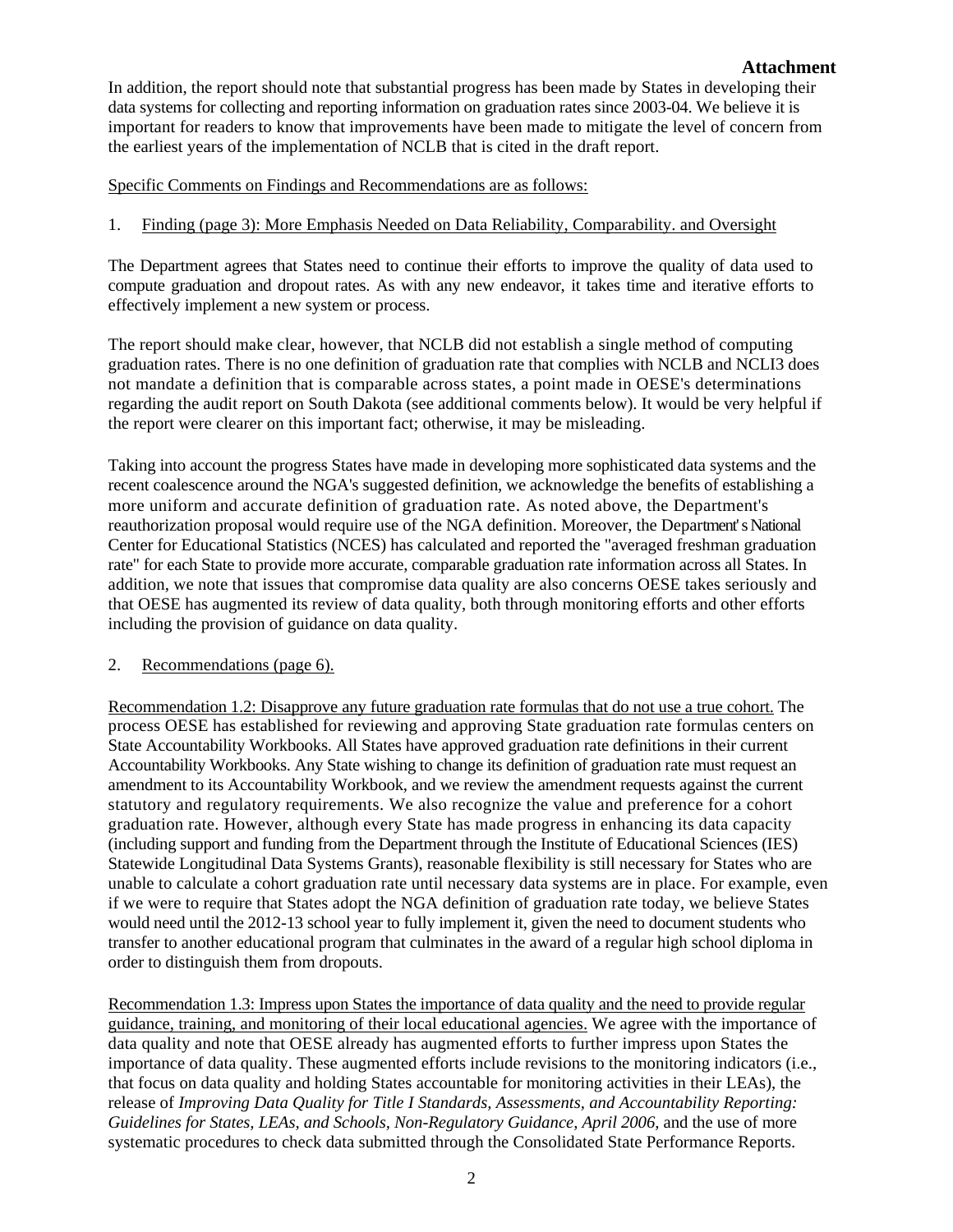#### **Attachment**

 Additionally, we have supported the development and enhancement of State data systems through the Statewide Longitudinal Data System (SLDS) Grant Program, administered by the Department's IES. As of June 2007, 27 States have received grains totaling nearly S115 million to increase their ability to efficiently and accurately manage, analyze, and use education data, including individual student records. The Department has also worked extensively with States to streamline and improve submission of State and district data, including achievement data through the *EDFacts* project. One of the specific purposes of this initiative is to "improve State data capabilities by providing resources and technical assistance."

Recommendation 1.4: Publish a list of data definitions that States will be required to use in NCLB reports. In addition, the published list should include procedures on how school districts should handle different classifications of students. (e.g. transfers and returning to home country) and the documentation requirements to support the classification. We agree that having States use uniform data definitions for NCLB reporting is a worthwhile goal. However, on this issue, we need to balance the authority the statute grants to the Department and the flexibility it provides to States. We believe the guidance OESE issued last year in *Improving Data Quality for Title I Standards, Assessments, and Accountability Reporting: Guidelines for States, LEAs, and Schools, Non-Regulatory Guidance, April 2006* strikes the right balance of providing direction to States yet permitting them to work through the very complicated issues of defining and collecting data that yield reliable and valid measures of student and school performance.

Recommendation 1.5:Develop and implement written policies and procedures to monitor States that are in the process of developing data collection systems to ensure the systems will collect student data in accordance with the requirements in NCLB. It is not clear that the Department has the authority to monitor the "development" of State data systems. OESE does examine whether States have the data necessary to meet NCLB requirements, and OESE requires corrective actions from States when this is not the case. The Department also has provided funding through the Statewide Longitudinal Data System Grants to States who wish to enhance their data systems, which includes the implementation of individual student records.

Recommendation 1.6: Modify the monitoring procedures to check the accuracy of the data used by the States and districts to compute graduation rates. OESE has revised its monitoring indicators for reviewing the procedures States and districts use to ensure data quality. These revisions provide for a more in-depth examination of the procedures for ensuring data quality in the areas of assessments (e.g., administration and scoring), data disseminated, and AYP data.

#### Summary of Issues Identified in Individual State Audit Reports

The report would be strengthened by providing context for State reporting of graduation rate data in 2003- 04. For example, South Dakota, one of the four case study states for this audit, is one such State that is now able to use an improved data system and has amended the graduation rate section of its Accountability Workbook since data were collected for this report (see page 28 of the current South Dakota Accountability Workbook at www.ecl.gov/admins/leal/account/stateplans03/sdcsa.doc).

#### Finding 1 Approved Graduation Rate Does Not Meet NCLB Requirements

 authority in section 4(c) of NCLB to permit the orderly transition from requirements under the Improving South Dakota, like most States, did not have four years of data available in 2003-04, the initial year of NCLB implementation and the year audited, to calculate a graduation rate in accordance with the regulatory definition in §200.19(a)(1)(i)(A). (Although SDDE had collected graduation data in prior years, it did so for reporting purposes only. It did not use these data for NCLB accountability purposes because it believed the data were not sufficiently reliable.) As a result, the Secretary used his transition America's Schools Act to NCLB.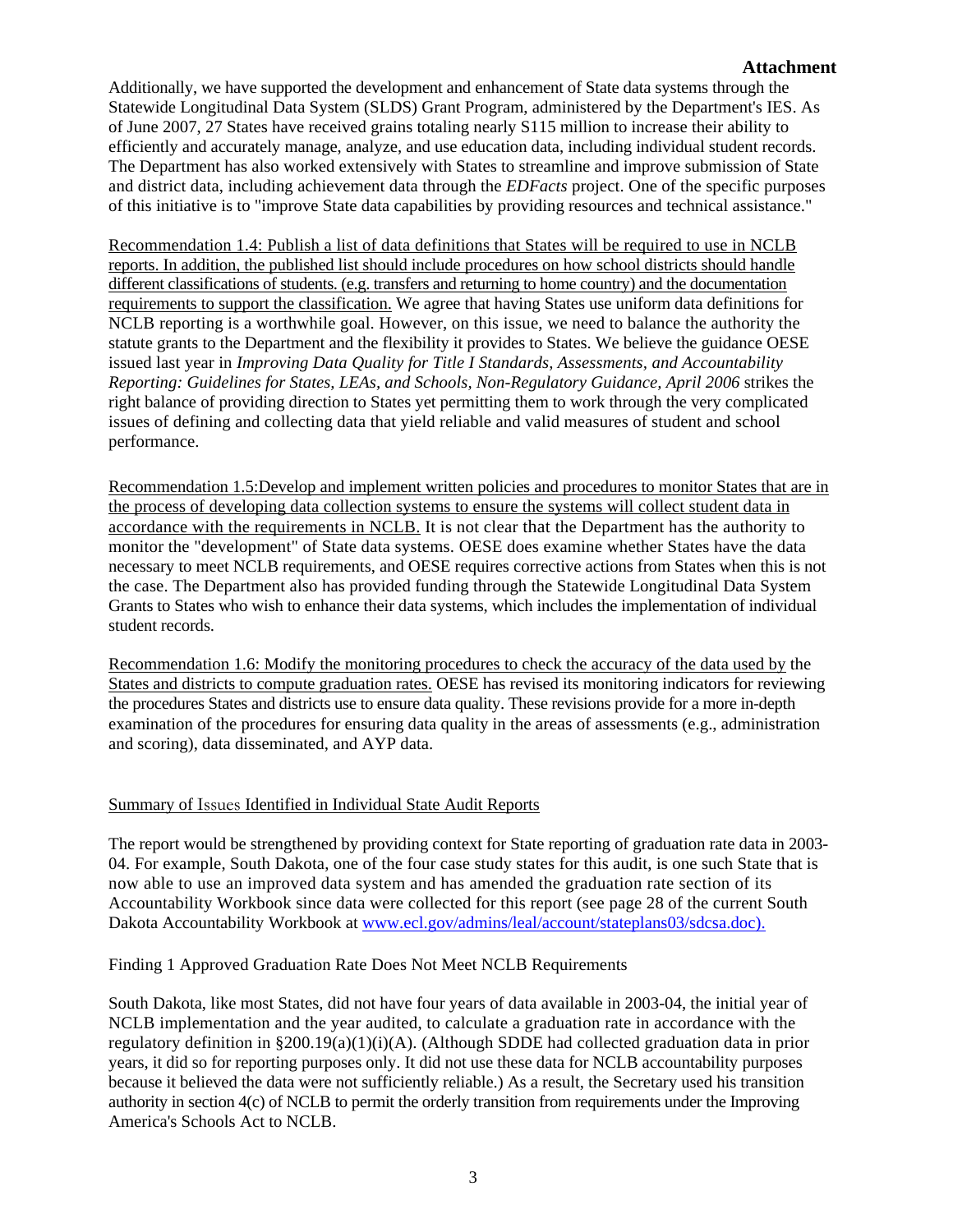In a letter to SDDE dated July 1, 2003, former Under Secretary Eugene Hickok authorized SDDE to calculate graduation rate on the basis of only  $12<sup>th</sup>$  grade graduates and dropouts and to continue to do so, adding a grade each year, until it had four years of data to calculate a cohort graduation rate consistent with the regulatory definition. The letter also provided approval of South Dakota's plan, consistent with §200.19 of the Title I regulations, to use a definition of graduation rate that would follow a cohort of students from entry in ninth grade through graduation in four years. It emphasized that South Dakota's graduation rate had to include all recipients of any type of certificate or diploma (as well as students who had dropped out of or transferred into a high school) in the denominator and could include only those students receiving a regular diploma in the standard number of years in the numerator.

 statutory and regulatory definition because it did not have sufficient data in the early years of NCLB to rate was non-compliant and that South Dakota's approved graduation rate definition violates NCLB's Given that SDDE, like most other States, received permission from the Secretary to deviate from the calculate a proper rate, we disagree with the auditors' finding that South Dakota's 2003-04 graduation requirements.

As noted above, there is no one definition of graduation rate that complies with NCLB. The auditors favor a definition like the one developed by the NGA, as do we now. We have encouraged States to consider the use of the NGA definition, and have proposed it as the definition for NCLB reauthorization. The NGA definition is an acceptable way to compute graduation rate and may, in fact, have some advantages over the definition used by SDDE. By actually requiring schools to focus specifically on "transfers in" and "transfers out," it would likely lead to better data quality as students who dropout of school are sometimes mistakenly coded as transfers. However, South Dakota's definition is consistent with the current statute and regulations. South Dakota's definition:

- Tracks a cohort of students from entry in  $9<sup>th</sup>$  grade through graduation with a regular diploma after  $12<sup>th</sup>$  grade.
- Excludes dropouts as high school completers, as required by  $\S200.19(a)(1)(ii)$ . The dropouts who are excluded each year are from the class that began in a given school in 9th grade. That is why SDDE needed to phase in its definition over four years; in 2002-2003, SDDE had only data for  $12<sup>th</sup>$  grade completers plus dropouts in that cohort of students.
- Takes into consideration the students that the auditors contend are not included.
	- graduates; rather, they are included in the definition of "dropout" because a student cannot qualify to take the GED unless the student has already dropped out. South Dakota's definition does not count students who graduate with a GED as
	- (including correctional or health facility programs); temporary absence due to suspension - South Dakota's definition of "dropout" does not include "transfers to another public school district, private school, or state- or district-approved educational program or school-excused illness; or death."
	- school with only a certificate, rather than a regular diploma, and those who do not - South Dakota's definition of "dropout" includes students who have not "completed a state approved educational program." This language includes students who exit high graduate in the standard number of years.

#### Miscellaneous Comments

We wish to emphasize that no one specific definition of graduation rate is required by the current statute or regulations; rather the regulations allow States some flexibility in defining graduation rate. Therefore, we suggest that the report acknowledge the flexibilities in the law related to the findings and recommendations. The report also appears to imply that we should require States to implement longitudinal student tracking systems (see page 5), though NCLB does not require such systems. Findings and recommendations that do not take into account the proper legal context, including the flexibilities allowed by NCLB, are not very helpful.